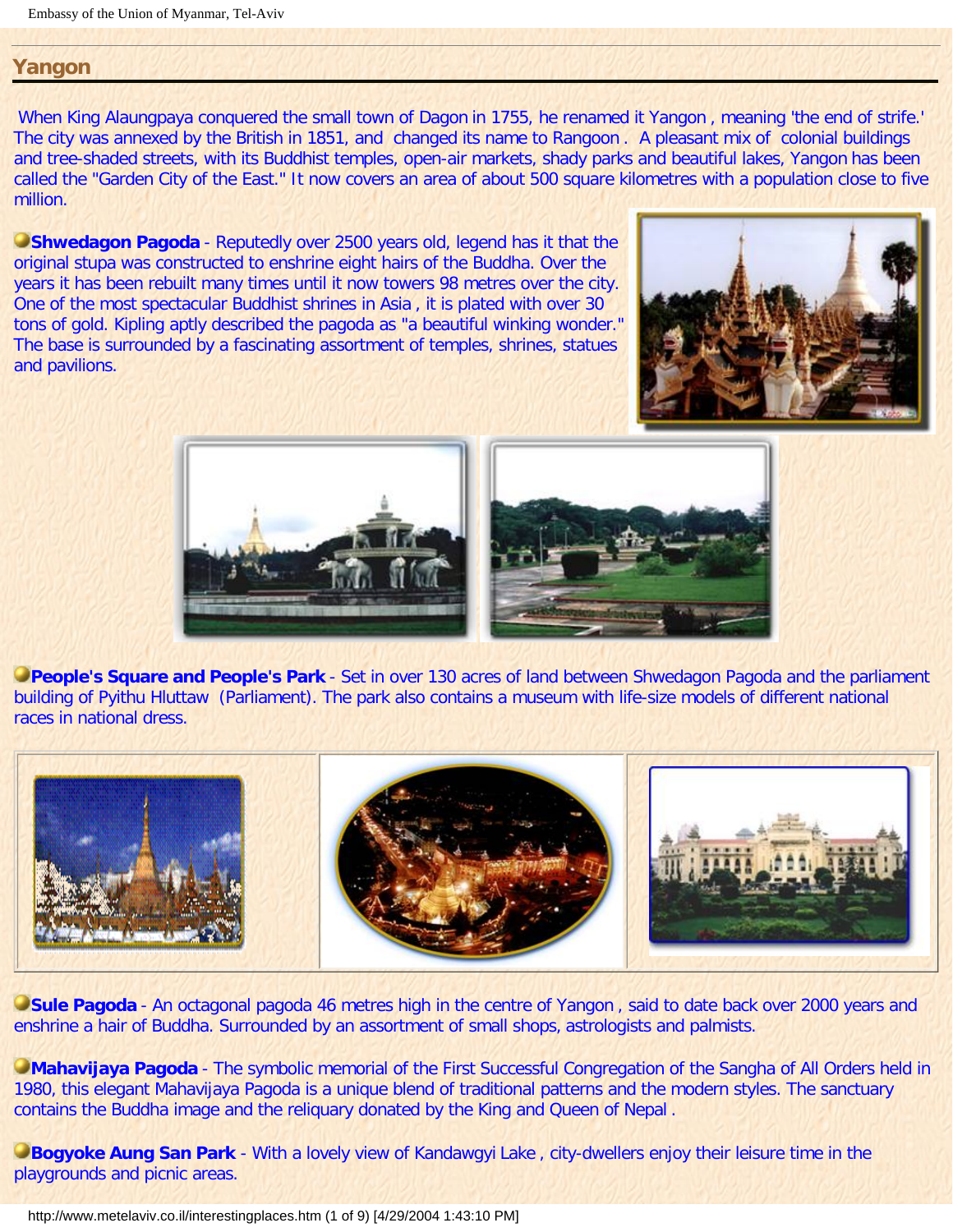

**Botahtaung Pagoda** - Its golden pagoda spire rising to 40 metres, this pagoda is named after the thousand military leaders ('bo', leader and 'tahtaung', thousand) who escorted relics of the Buddha brought from India over two thousand years ago. The hollow inside the spire has been turned into a museum.

**Chauk Htat Gyi Pagoda** - A short distance beyond the Shwedagon Pagoda, this pagoda houses one of the largest reclining Buddhas in Myanmar . The pagoda dates back to 1907 but was restored in 1966.

**Mai-Lamu Pagoda** - Contains giant images depicting the previous lives of Buddha. About 20 minutes from the city in North Okkalapa .

**Kaba Aye Pagoda** - 34 metre high and 34 metres around its base, the pagoda was built in 1952 for the Sixth Buddhist Synod in 1954 - 1956. Its name means "World Peace." Located 11 km north of the city beyond the Inya Lake Hotel.

**Martyrs' Mausoleum** - On a hill overlooking the city, close to the Shwedagon, this memorial is dedicated to Bogyoke Aung San - who played a key role in securing independence from the British. He was assassinated along with fellow cabinet members in 1947.

**National Museum** - Exhibits include the Lion Throne of King Thibaw, the country's last monarch, 19th century Royal Regalia, a collection of gem studded arms, swords, jewellery, paintings, and musical instruments.



**Zoological Garden** - Opened in 1906 it houses a variety of wild animals. On weekends or public holidays there are snake shows and elephant performances.



**Hlawga Wildlife Park** - Home to over 70 kinds of herbivorous animals and 90 species of birds, the park covers 1,650 acres. Flocks of migratory birds also frequently visit the park. About 45 minutes from the city, the Park also offers elephant rides, boating and fishing.

**CAllied War Memorial Cemetery** - 27,000 graves of Commonwealth and Allied soldiers who died in the Myanmar Campaign during WW2 are spread

throughout the beautifully maintained grounds at Htaukkyant, about 32 km from Yangon.

## **Bago**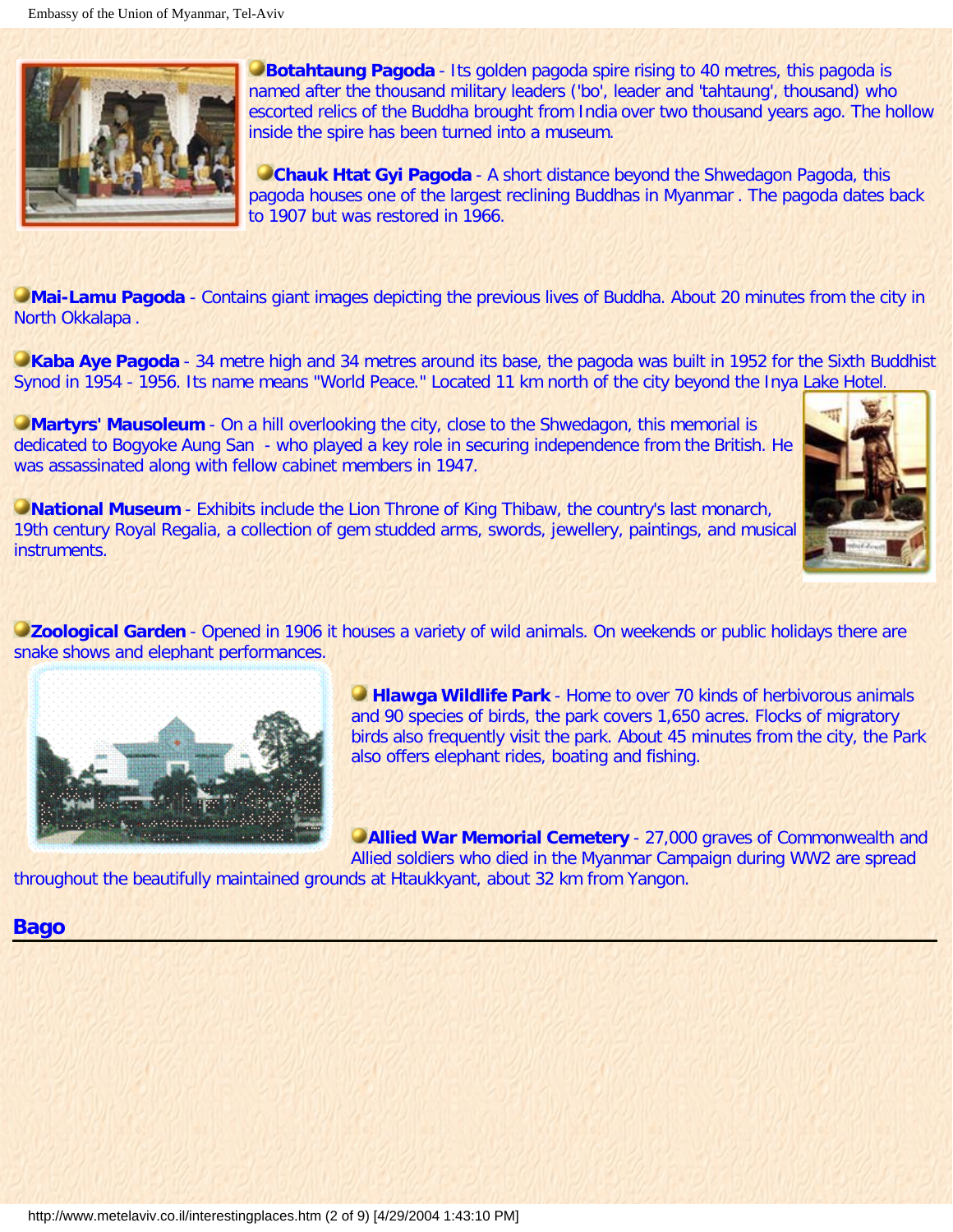Once the glittering capital of lower Myanmar during the Mon dynasty, Bago was destroyed by the Myanmar in 1757, but partially restored in the early 19th century. Its life as an important seaport was also denied when the Bago River changed its course, cutting the city off from the sea.

**CShwemawdaw Pagoda** - Reminiscent of the Shwedagon Pagoda in Yangon, this temple dates back 1,000 years, although parts were added in 1952 and in 1954.

**Shwethalyaung Buddha** - After the destruction of Bago in 1757, this historic reclining Buddha was swallowed up the jungle, not to be rediscovered until the British era during construction of the railway line from Yangon to Bago. The 55 metre long and 16 metre high Buddha image dates back to 994AD, and is one of the most revered statues in the country.

**Around Mandalay**

The modern centre of Buddhism and Myanmar arts, the old royal city of Mandalay, 670 km north of Yangon, is also the home of traditional artisans - including wood and stone carvers, silversmiths and weavers - and for the production of gold leaf. The former capital, prior to British rule, and the second largest city in the country, it takes its name from the nearby 240-metre Mandalay Hill, and is rich in monasteries and pagodas.



**Shwe Nandaw Kyaung Temple Grounds** - Within the grounds is the sole remaining building of the once sumptuous moated palace. King Mindun's former apartment, built mainly of teak, is decorated with beautifully carved panels and a photograph of the Atumashi Kyaung Monastery, destroyed by fire in 1890.



**Mahamuni Pagoda** - The 'Great Pagoda' houses the revered Mahamuni image. The image was brought from Rakhine in 1784, and is thickly covered in gold leaf from years of worship by devout Buddhists.

**Eindawya Pagoda** - Built in 1847 and covered in gold leaf.

**Shwekyimyint Pagoda** - Contains the original Buddha image consecrated by Prince Minshinzaw during the Bagan period.

**Mandalay Hill** - Stairways lead up to temples and a panoramic views.

**Shweyattaw Buddha** - Close to the hill, the statue's outstretched finger points towards the city.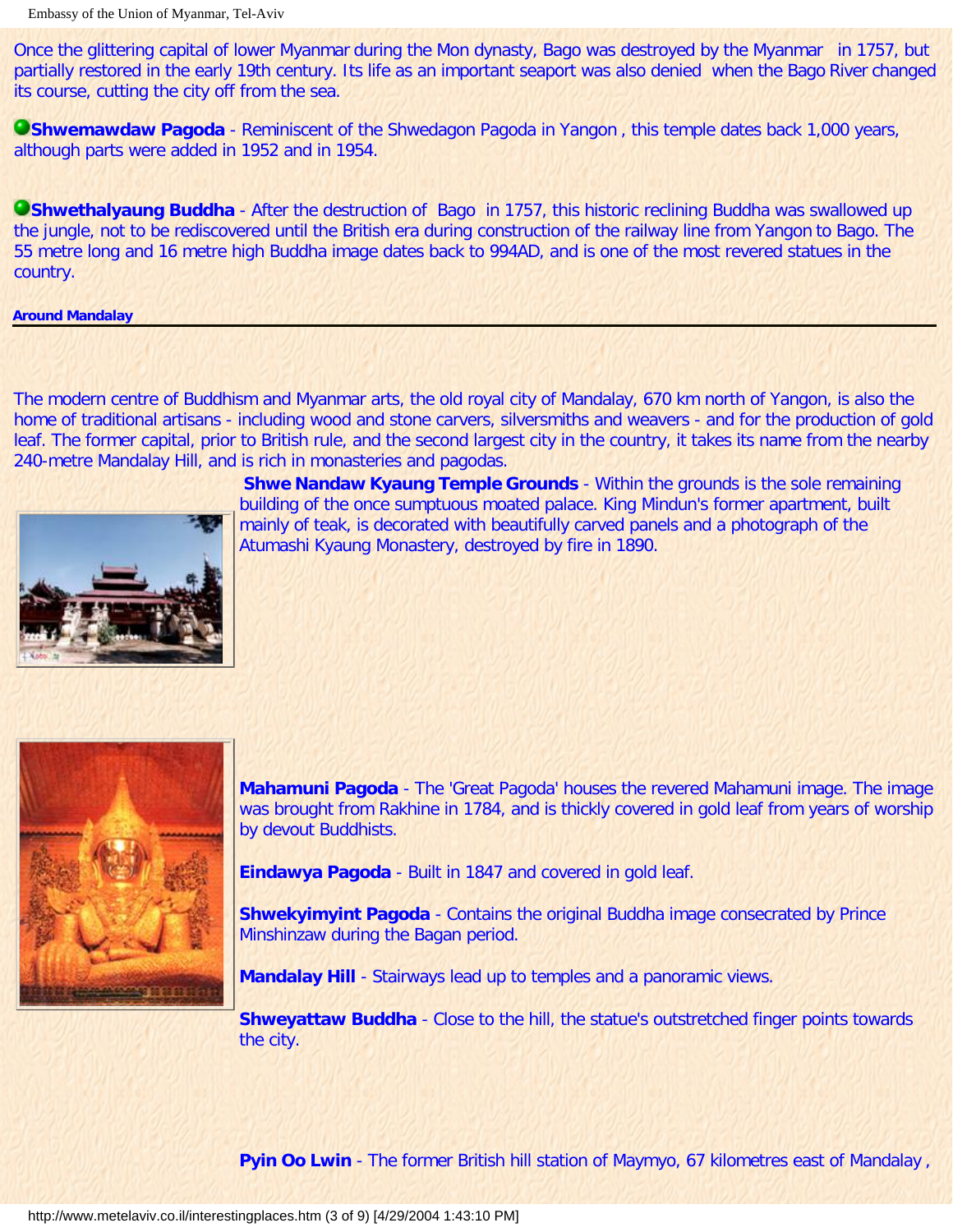stands about 1,000 meters above sea level. Though the town was damaged during World War II, several of the old English houses were spared. This is also the centre for Myanmar 's small but burgeoning new coffee industry.







#### There are several abandoned former capitals around Mandalay .

**Amarapura** - Some 11 km south of Mandalay is the town of Amarapura. It was the capital of Konbaung Dynasty during the reign of King Bodawpaya when he moved its capital to Amarapura in 1783. Places of interest are Pahtodawgyi Pagoda, U Bein Bridge across the Taungthaman Lake, Kyauktawgyi Pagoda, Nagayon Pagoda, Mahagandayone Monastery and cotton and silkweaving cottage industry.

**Inwa (Ava)**- Inwa is another ancient capital, known as the Kingdom of Inwa during the Second Myanmar Empire.

Today it is a small town south of Amarapura. The sights to see in In-wa include Nanmyint Watch Tower, Maha Aungmye Bonzan Monastery, Bagaya Monastery, Lacquerware factory and Inwa Bridge spanning the Ayeyarwaddy River.



**Sagaing** - Once an ancient capital, Sagaing lies 21 km south west of the Ayeyarwaddy River. The Sagaing Hills are dotted with pagodas and there are over 500 monasteries, a retreat for some 6000 monks and nuns. Soon U Ponya Shin Pagoda, Kaung Hmudaw Pagoda (a copy of the Mahaceti Pagoda in Srilanka), and Ywahtaung village (home of the silversmiths' guild) are places worth visiting.



**Mingun** - A delightful river trip from Mandalay is required to get to this marvelous unfinished temple. Famous for the 90-ton Mingun Bell, supposedly the largest hung bell in the world, it was cast in 1790 on the orders of King Bodawpaya, who wished for it to be installed at the top of his planned giant 150 metre-high pagoda. Due to the king's death in 1819, the pagoda was never completed.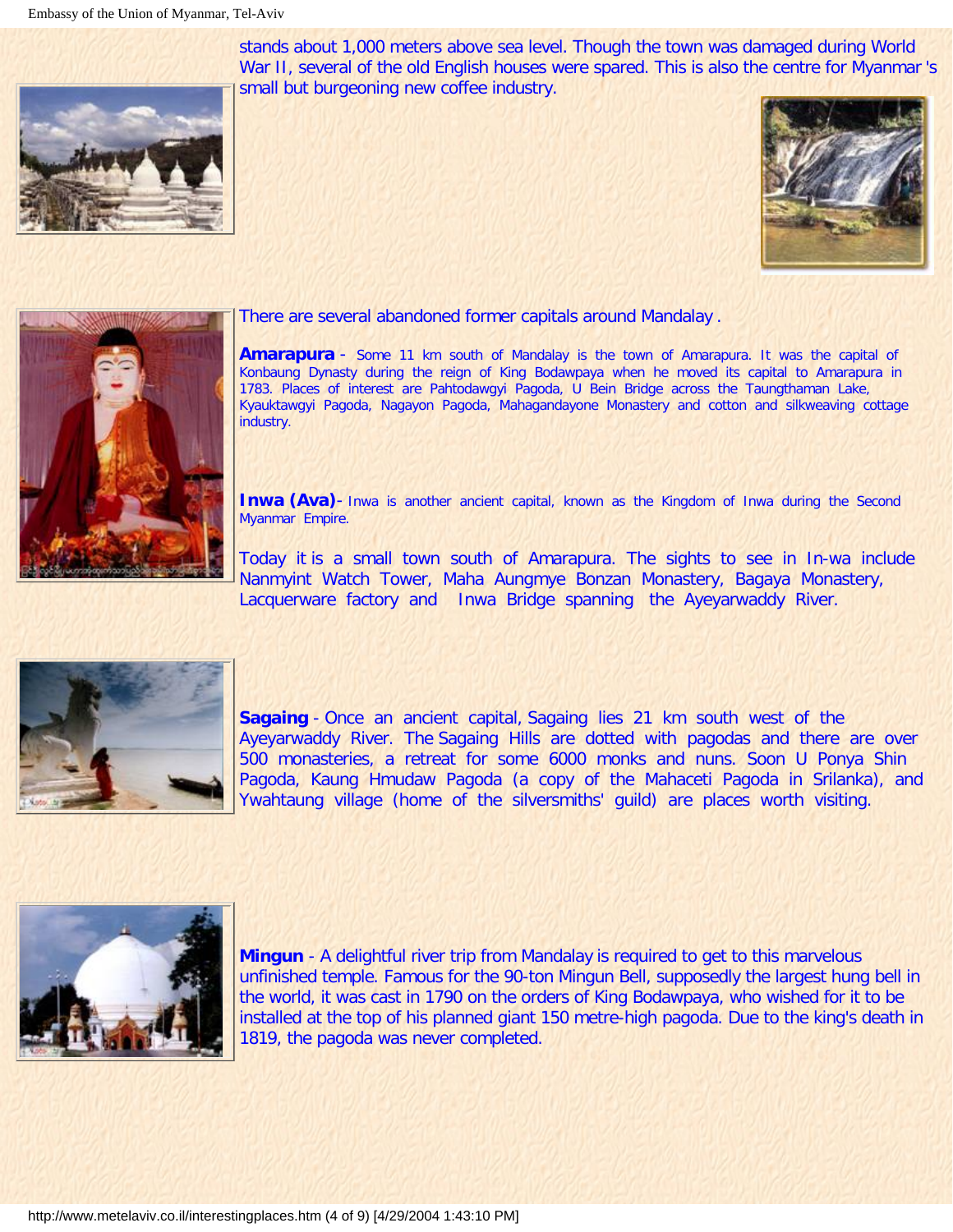

#### **Around Bagan**

As yet unspoiled by mass tourism, the small town of Bagan close to the archaeological site is destined to

develop rapidly as tourism increases. In fact the town is already well supplied with numerous small hotels and guest houses, and a few top class hotels. Package tour itineraries usually feature only a one-night stay, but this vast site can be explored intricately for more than a week. A map is essential and transport available includes hired bicycles and horse-drawn carts, and hot air balloon trips are planned over the site. The local village boasts a museum, market, temple, several lacquerware





workshops and a golf course.

At its height, in the early 11th century, Bagan was the world centre of Theravada Buddhism with more than 13,000 pagodas covering the plains bordered by two sides of the Ayeyarwady River . But the city fell to the invasion of Kublai Khan's hordes in 1287 and was abandoned,



leaving only 3000 pagodas remaining in the midst of the Mongol destruction. Covering an area of more than 40

sq. km this is one of the world's richest archaeological sights, with no two of the red baked brick monuments the same. Below is a list of the most beautiful and unusual.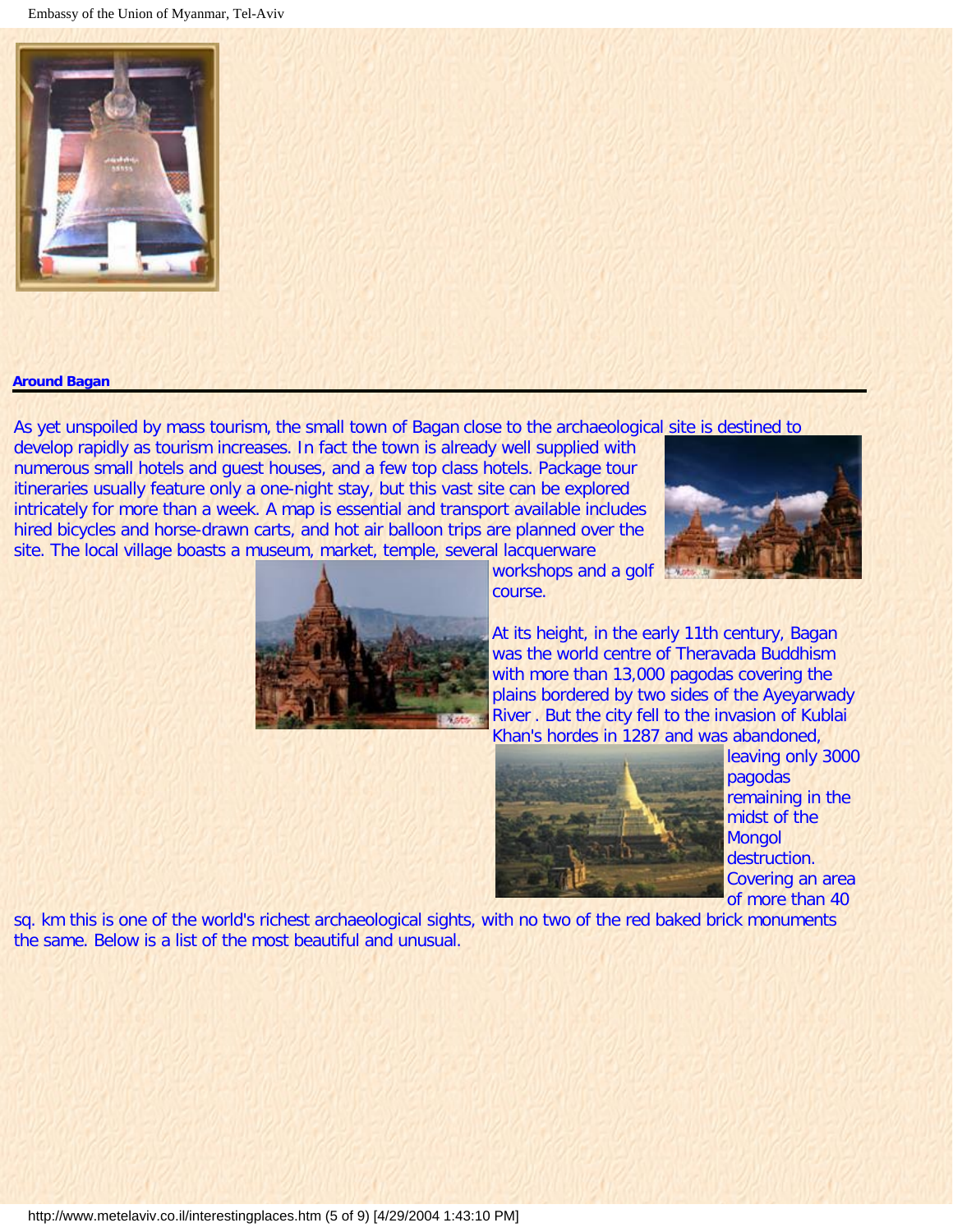# **Ananda Temple** -

Built in 1091 by Kyanzittha, the temple is said to represent the endless wisdom of the Buddha. The central square has sides of 53 metres, and rises in terraces to a height of 51 metres. Having suffered considerable damage in the earthquake of 1975, the temple, one of the finest, largest and best preserved, was reconstructed in 1979.



**Example 3 Pagoda** - Thought to be the oldest in Bagan, dating from the 3rd century, this riverbank pagoda was completely destroyed when it collapsed into the river in the 1975 earthquake, and has been totally rebuilt.



**Dhammayangyi Temple** -Built by King Narathu (1160- 65) and similar to the Ananda, this later temple is generally considered to possess the finest brickwork of Bagan.

**Gawdawpalin Temple** - Built during the reign of Narapatisithu (1174-1211), this is one of the largest and most imposing of the Bagan temples - cube shaped with Buddha images on the four sides of the ground floor. The top terrace affords excellent views of sunset over the Ayeyarwady. The Gawdawpalin was badly damaged by the earthquake in 1975, and reconstruction started in 1979.



**Lawkahteikpan Temple** - This small temple has frescoes and inscriptions in both Myanmar and Mon scripts.



**Mahabodhi Pagoda** - Built during the reign of Nantaungmya (1211-1234), it is modelled after Indian style temples, and is unique in Myanmar . The pyramid shaped spire is covered in niches, each enclosing a seated Buddha figure.

**Mingalazedi Pagoda** - Built three years before the invasion by Kublai Khan's horsemen, in 1284, this pagoda is considered the most beautifully proportioned of all Bagan's monuments.

**Nathlaung Kyaung** - Built in 931 by King Taungthugyi, about a century before the southern school of Buddhism came to Bagan, this is the only remaining Hindu temple, dedicated to the Hindu god Vishnu. A central brick pillar supports the dome and crumbled sikhara, which originally had figures of Vishnu on each of the four sides.

**Pahtothamaya Temple** - The interior of this single story structure is dimly lit with the small, perforated stone windows that typify this early type of Mon-influenced temple. It was probably built during the reign of Kyanzittha (1084-1113).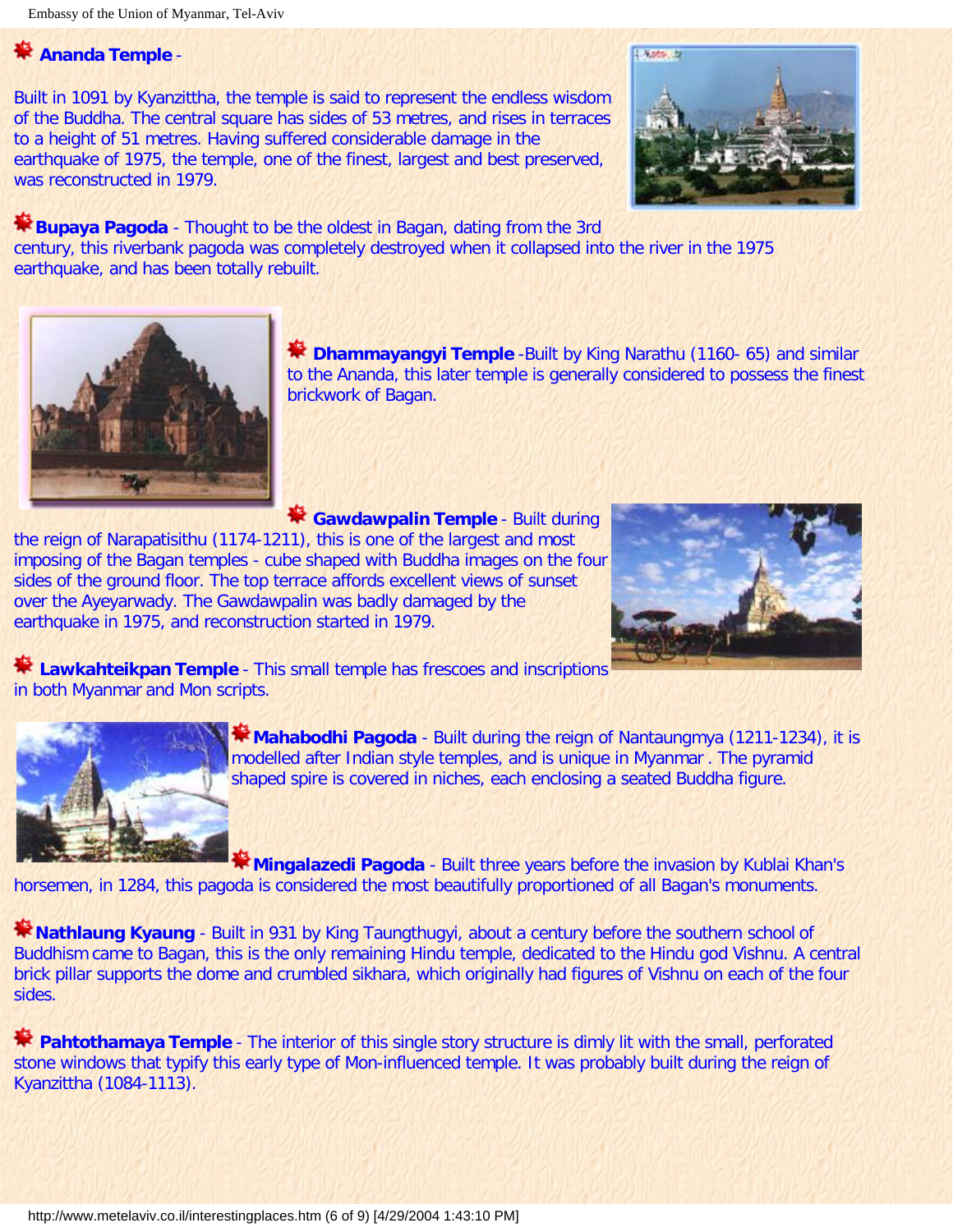

**Pitakat Taik** - King Anawrahta built this library in 1058 to house the 30 elephant loads of Buddhist scriptures with which he returned from the sacking of Thaton, It was repaired in 1738. The architecture of the square building is notable for the perforated stone windows, and the plaster carvings on the roof.

**Shinbinthalyaung** - This long, brick structure houses an impressive 11th century, 18 metre reclining Buddha and is situated beside the Shwesandaw.

**Shwegugyi Temple** - Built by Alaungsithu in 1311, this temple is an early example of a transition in architectural styles, which resulted in airy, lighter buildings. The temple is also notable for its fine stucco carvings and for the stone slabs in the inner walls.





**Shwesandaw Pagoda** - King Anawrahta built this graceful

circular pagoda in 1057 following his conquest of Thaton. The five terraces once held terra-cotta plaques showing scenes from the Jataka.

**K Shwezigon Pagoda** -Started in the 11th century, the pagoda is one of the first buildings in a unique Myanmar style, while older pagodas were built in Mon style. It is said that the pagoda was built to enshrine the tooth, collar-bone and frontlet relics of the Buddha, and so has become a revered place of pilgrimage. Two great kings, noted for their patronage of the religion, are associated with the Shwezigon: Anawrahta (1044-1077) and Kyansittha (1084-1113).



**Sulamani Temple** - Built in 1181 by Narapatisithu, this is a fine

example of later, more sophisticated temple style, with better interior illumination. The interior was once painted with fine frescoes, only traces of which now remain.



**Thatbyinnyu Temple** - Built by Alaungsithu in the mid-12th century, this 61 metre temple is the highest in Bagan. The stone supports which once held the temple's huge bronze bell are now located in a monastery compound southwest of the Thatbyinnyut. To the north-east stands a small "tally pagoda" built using one brick for every 10,000 used in the main temple.

**Recreation**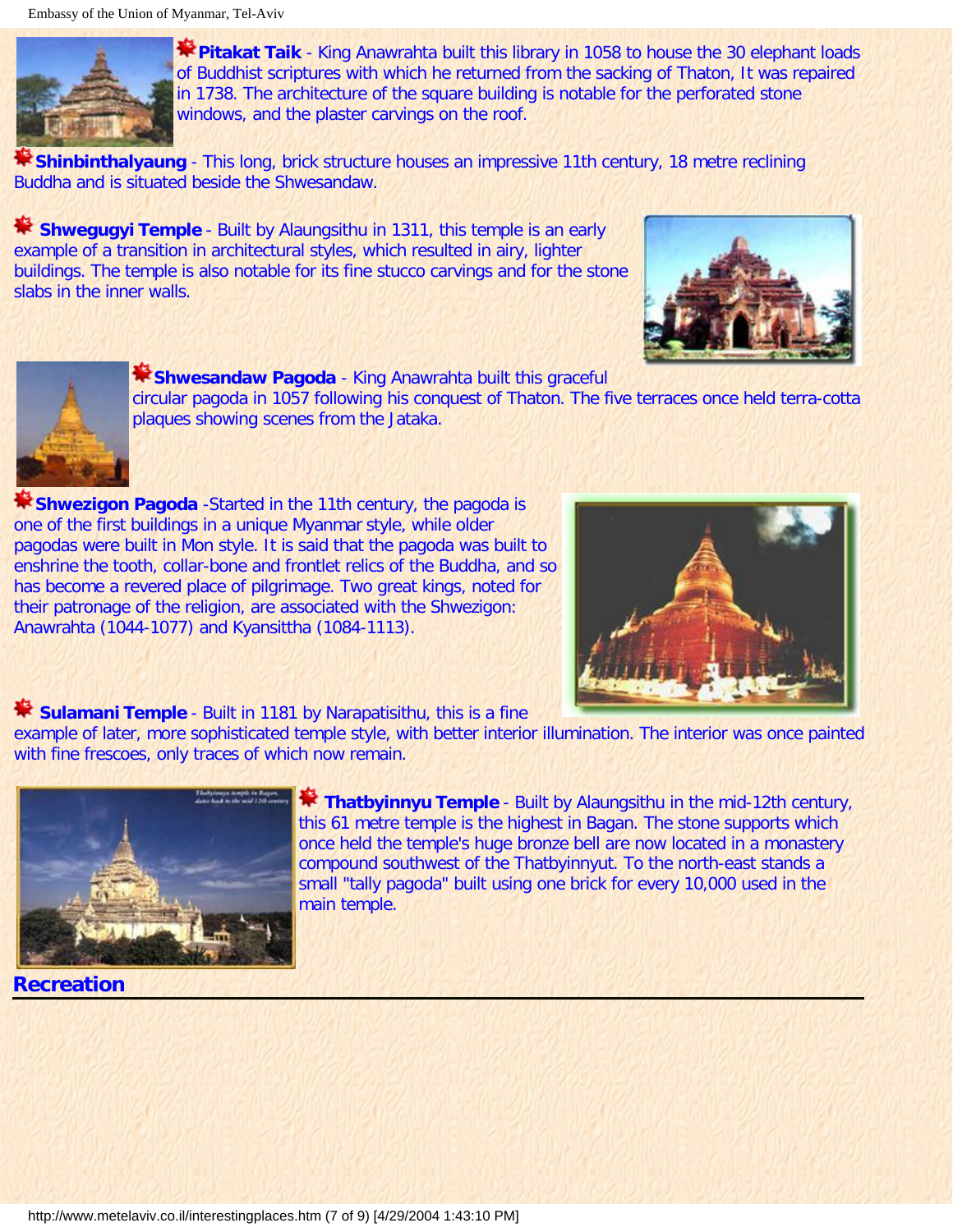#### **Trekking**

The countryside and mountains; Inlay Lake in Shan State and Putao in Kachin State have many interesting walking tours.





## **Sports**

Yangon , Mandalay , and Bagan all have golf courses. Ngapali Beach offers a range of watersports.



#### **Entertainment**

Myanmar 's traditional popular theatre, known as pwe (show) is an excellent example of local folk art. There are regular performances of Nat Pwe, which pays homage to the spirit world, and Yok-Thei Pwe (Marionette Theatre), using puppets up to a metre high. Expert puppeteers are deeply respected.